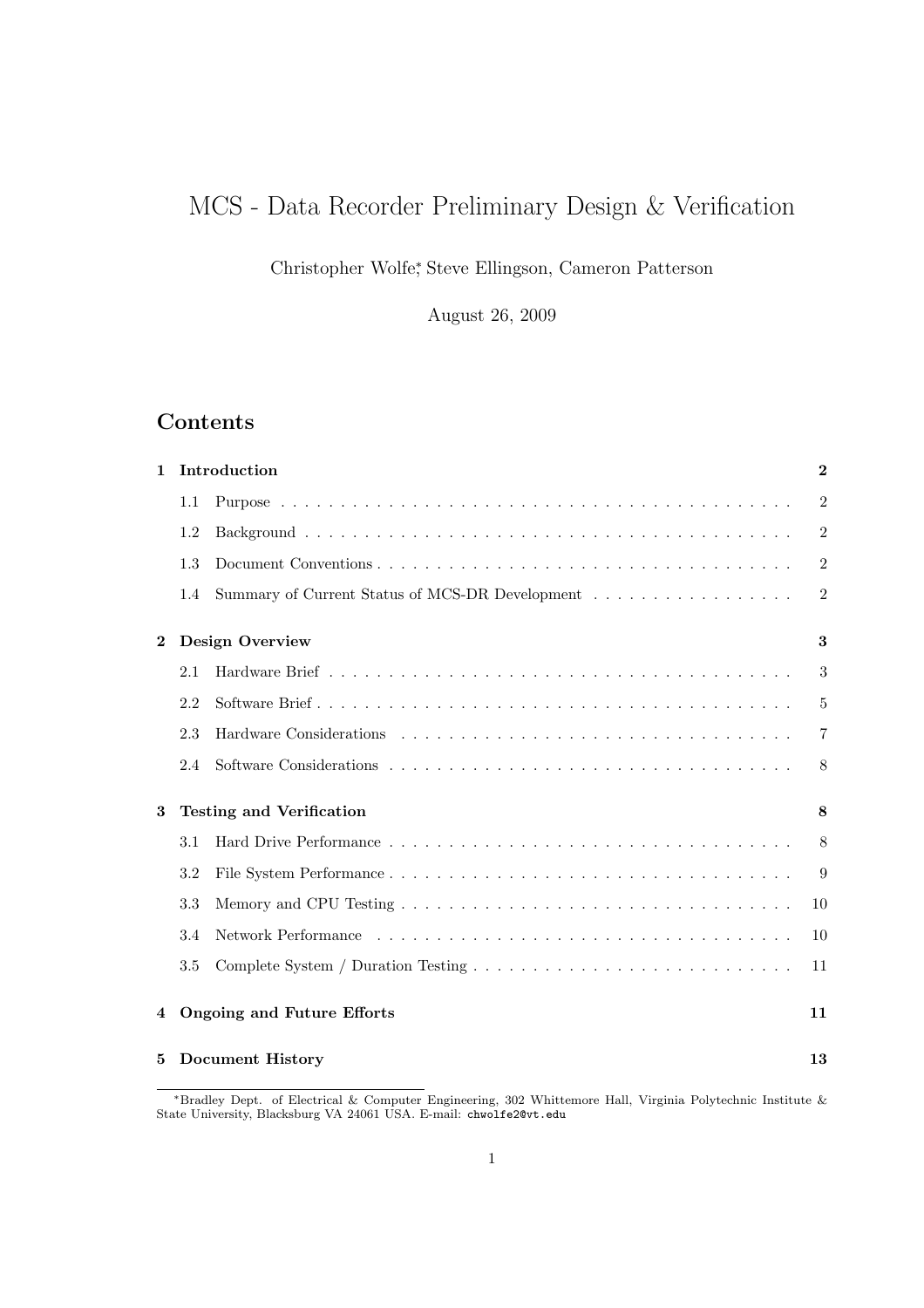### 1 Introduction

#### 1.1 Purpose

The MCS-DR, or "monitoring and control system - data recorder" is a data capture and storage system for the LWA radio telescope project implemented using general-purpose, commercially available off-the-shelf (COTS) components. A preliminary design for the MCS-DR has been completed and validated. Specifically, we have demonstrated the ability to reliably record up to 10 hours of data at 115 MiB/s. This document will summarize progress made in design and testing of the MCS-DR and will describe the hardware and software components that make up the MCS-DR.

#### 1.2 Background

MCS-DR is part of MCS "monitoring and control system". The MCS, in turn, is part of the LWA "Long Wavelength Array". The MCS-DR records the data generated by the LWA's Digital Processing (DP) subsystem, and each individual computer is connected by 10-Gigabit Ethernet (10 GbE) to one of five possible inputs from the DP [1]. MCS controls storage and retrieval of data to and from MCS-DR. The design of each computer in the MCS-DR subsystem is identical except for configuration files.

#### 1.3 Document Conventions

Numbers, units, and their associated prefixes and suffixes conform to the standard of IEC 60027-2 [2]. Specifically, the prefixes Ki, Mi, Gi, and Ti refer to  $2^{10}$ ,  $2^{20}$ ,  $2^{30}$ , and  $2^{40}$ , respectively. Likewise, the prefixes K, M, G, and T refer to  $10^3$ ,  $10^6$ ,  $10^9$ , and  $10^{12}$ , respectively. If a unit specifies a binary size or rate, an uppercase B represents a byte, whereas a lowercase b indicates an individual bit (i.e.  $MB = Megabyte$ , or 1,000,000 bytes, and  $Kb = kibibit$  or 1,024 bits).

#### 1.4 Summary of Current Status of MCS-DR Development

The MCS-DR PC hardware selection's suitability has been verified in each of three critical aspects. The three critical aspects are writing to disk, moving data through memory and kernel function calls, and moving data from the physical network into system memory – all at the target data rate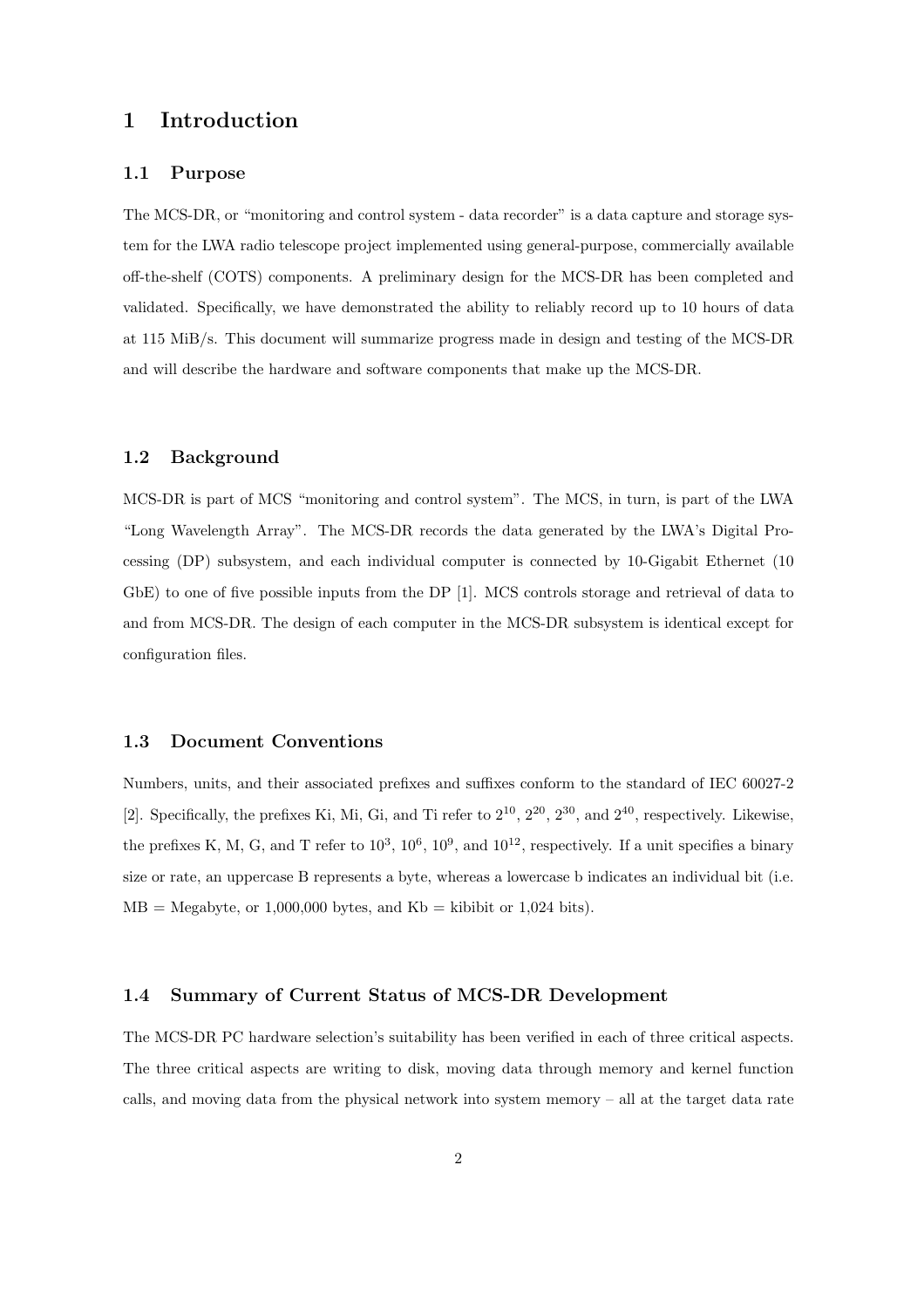of 115 MiB/s. This exceeds the highest rate required, which is 112 MiB/s (corresponding to TBN mode at it's largest specified bandwidth). Tests have verified the ability to record data streams at 115 MiB/s for a period of at least ten hours. The absolute ceiling on recording speed has not been established, but may be in the neighborhood of 150 MiB/s on average, or 200 MiB/s with optimal circumstances such as short recordings at the very beginning of the drive.

The MCS-DR PC is able to listen for and respond to a set of message types from MCS. The message types which are currently implemented allow for initiation of recording, data verification, and other development and testing functions. It is anticipated that some of these commands will become part of an MCS-DR ICD. Ultimately, each MCS-DR PC will have "subsystem status", be fully compliant with the MCS Common ICD, and be regarded by MCS in exactly the same way as the other major LWA station subsystems (e.g.: SHL, ASP, DP, and so on).

### 2 Design Overview

The following sections describe in greater detail the hardware and software components of the MCS-DR PC design, as well as the tests and methods used to verify different aspects of the design. The first section presents a brief overview of the hardware and software components and subsequent sections discuss factors that played a role in hardware selection and software organization.

#### 2.1 Hardware Brief

Figure 1 outlines the hardware organization for an individual MCS-DR PC. Each MCS-DR PC is comprised of a stock Dell PC with two add-in cards and an external RAID enclosure. The stock PC is a Dell Studio XPS<sup>TM</sup>model 435MT computer. The Studio XPS<sup>TM</sup>435MT is based on the Intel<sup>®</sup> Core<sup>TM</sup> i7-940 processor which has four Hyper-threaded<sup>TM</sup>cores operating at 2.93 GHz. At the time of purchase, the system was customized to have 6 GiB of Tri-Channel DDR3 SDRAM memory operating at 1066 MHz. The system HDD is a Seagate 1 TB 7200 RPM SATA-II hard disk drive with 16 MiB of cache memory. The Studio XPS<sup>TM</sup>435MT also includes an onboard Intel gigabit Ethernet (GBE) adapter which is used for communication with the station MCS.

For storage, an American Media Systems<sup>®</sup> Venus-T5<sup>TM</sup> eSATA RAID external enclosure is connected to the system via the eSATA cable supplied with the enclosure. The Studio  $XPS^{TM}435MT$ system has an built-in eSATA port, but this was unsuitable for the needs of the MCS-DR PC (see discussion in Section 2.3 later this document), and an eSATA adapter was used instead. A Silicon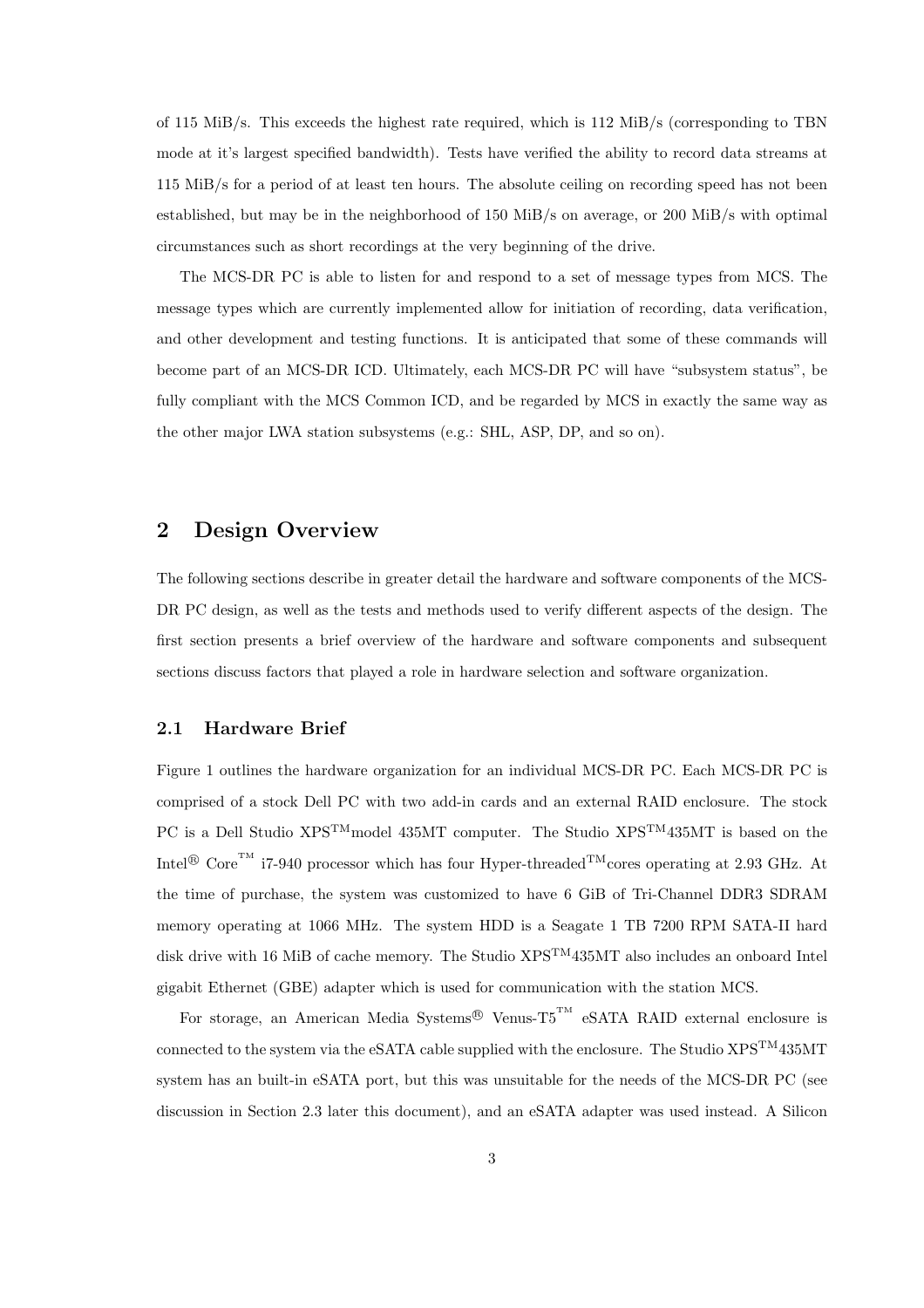

Figure 1: MCS-DR PC System Overview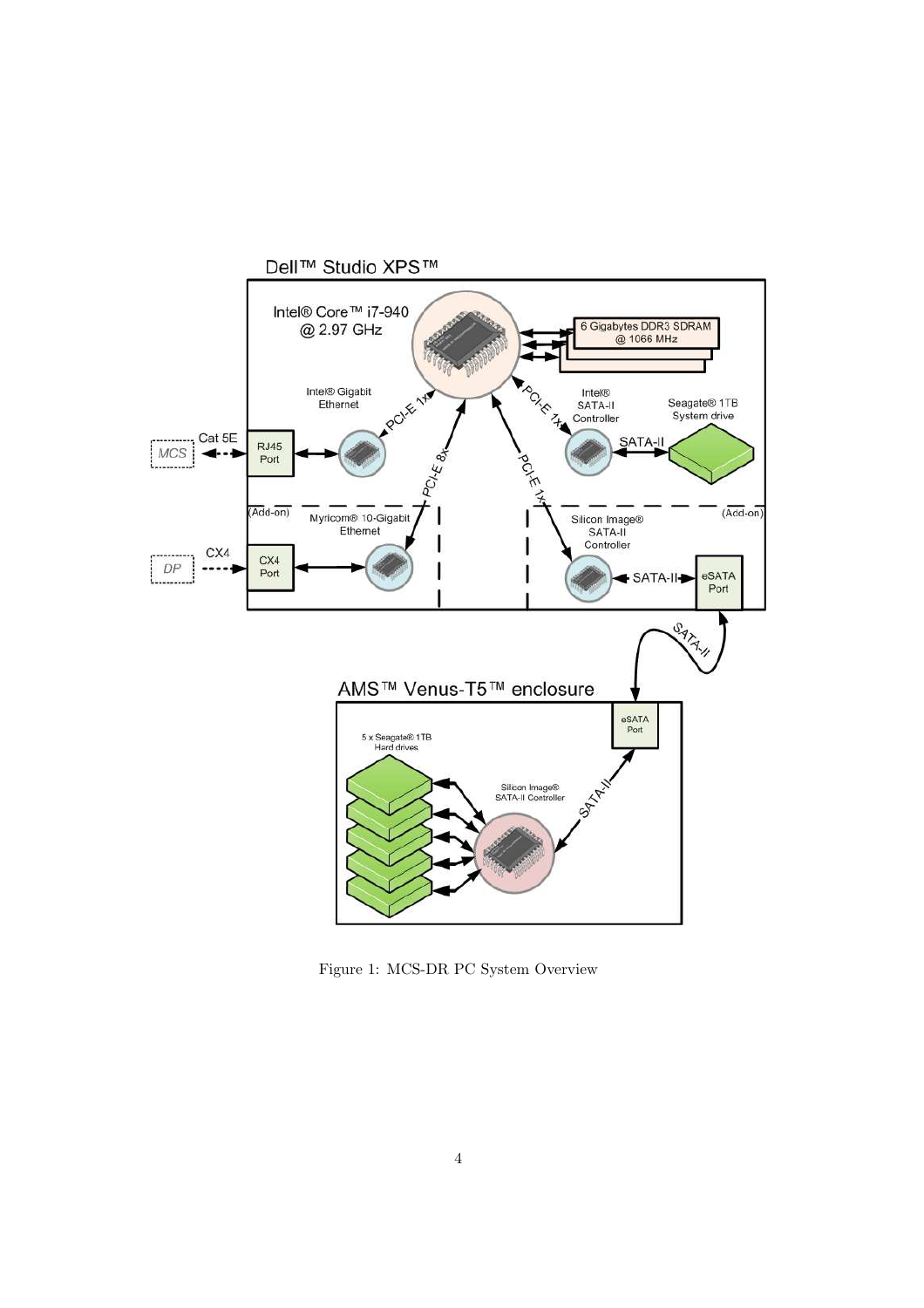Image<sup>®</sup> PCI-E ("PCI express") 1x external SATA-II adapter based on the SteelVine<sup>TM</sup>series of storage controllers is added to the stock system. The eSATA adapter came packaged with the Venus-T5<sup>TM</sup> RAID enclosure. The enclosure contains five hot-swappable Seagate 1 TB 7200 RPM SATA-II hard disk drives, and provides a total storage capacity of 5 TB less file system and formatting overhead. This is the configuration that has been implemented and verified.

An alternative to the Venus-T5 enclosure being considered for the delivered version is a rackmountable 1U SATA II enclosure. This option would reduce the server rack space required for the MCS-DR, and would facilitate easy removal and replacement of data storage while keeping the drives together. Testing of this option is will begin shortly.

The MCS-DR PC's high speed Ethernet interface is a Myricom<sup>®</sup> model 10G-PCIE-8A-C+E 10 gigabit Ethernet adapter. The adapter is a PCI-E 8x adapter which connects to the network via a 10GBase-CX4 physical interface. The cables used to connect the MCS-DR PC to the DP subsystem are Myricom<sup>®</sup> 10G-CX4-1M 10GBase-CX4 copper cables.

#### 2.2 Software Brief

The MCS-DR PC software is a BSD-Sockets based Linux application operating in a polling paradigm. The software is written in ANSI C, and is a single process, though interacting with the host computer requires short-lived child processes in a few instances. The software uses the Posix.1b real-time  $extensors library (librt<sup>1</sup>)$  for asynchronous transfers to and from disk, and for queuing messages from MCS. Figure 2 illustrates the organization of the software and outlines the scope of the application within the MCS-DR PC. The operating system is Ubuntu Desktop 9.04 AMD64. The main processing loop of the application polls a socket for command messages from MCS. Upon receiving commands to start a specific operation, the main loop enables components of the data path necessary for receiving data from the network, writing data to disk, reading data from disk, and transmitting data to the network. The main processing loop then checks each portion of the data path to see if action is required to move data along, taking action where necessary. Once an operation is complete, the data path is disabled and the system is returned to the idle state, making it available for future operations. To interact with the host computer and operating system, the software contains functions which gather environment and machine status information such as CPU and hard drive temperatures, free disk space, and so forth, as well as functions to format the drive array, mount partitions, and perform general maintenance functions.

<sup>1</sup>Documentation available online at http://compute.cnr.berkeley.edu/cgi-bin/man-cgi?librt+3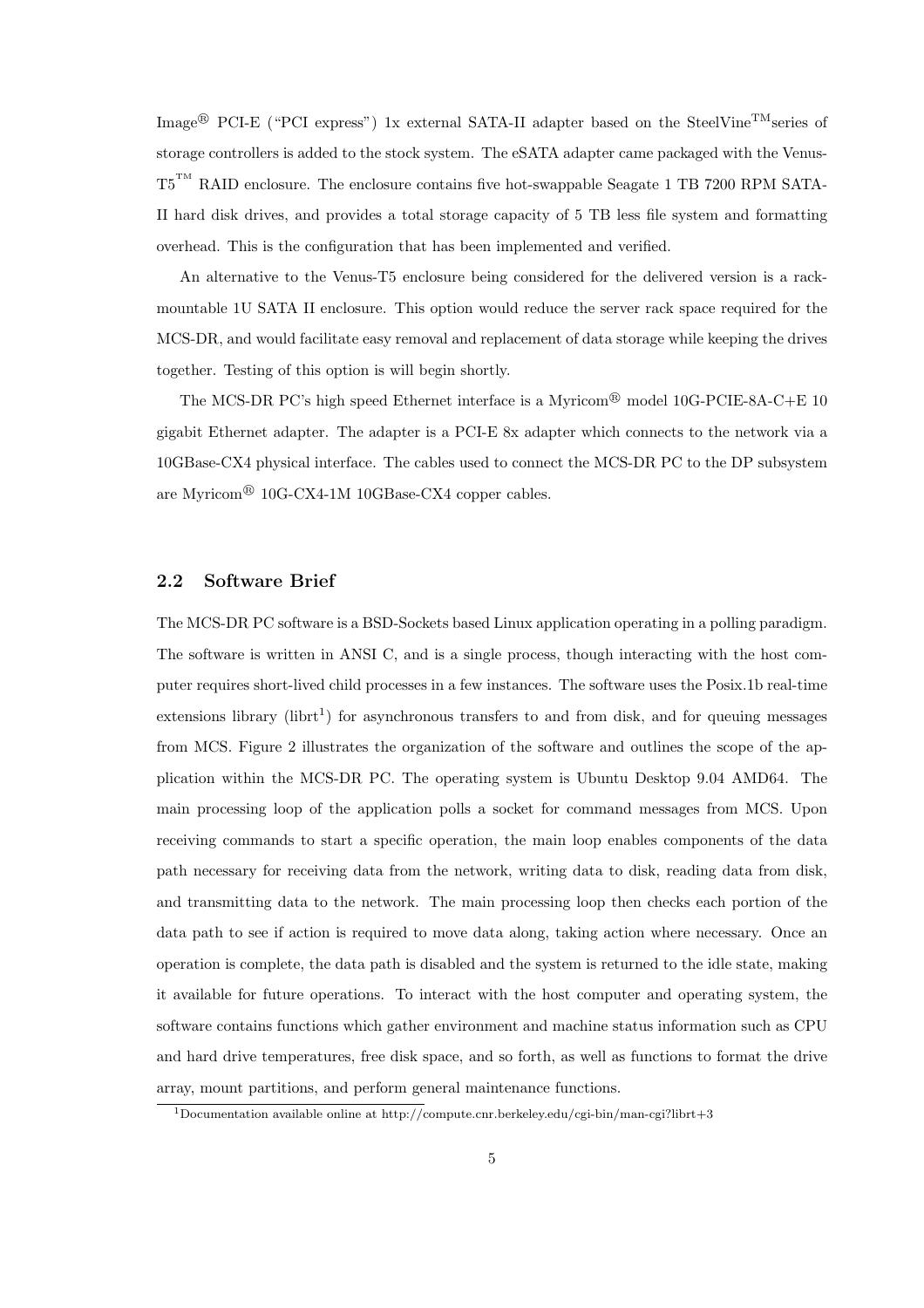

Figure 2: MCS-DR PC System Software Overview

Initial tests with the ext2 file system yielded inconsistent results. Consequently, we implemented a custom file system based on raw access to the drive array. The file system used by the software is a flat file system with a simple bitmap structure written to the beginning of the drive, and the remaining space available for file storage. The current (validated) file system supports as many as 1023 recordings, all of which combined may be up to 4.9 TiB in size. The file system can be easily modified to support an arbitrarily large number of files.

The benefits of using a raw file system are two-fold. Bypassing the ext2 file system allows writing contiguously without having to periodically update inodes and inode tables. Also, it allows rapid file deletion, and formatting – operations that could take hours with ext2. Because speed is critical, kernel caching is disabled for file reads and writes. The Linux kernel's caching algorithms are optimized for random access, but data streams are recorded sequentially. Tests with caching enabled were unable to meet the rate requirement. Tests with caching disabled, however, were able to meet and exceed the requirements.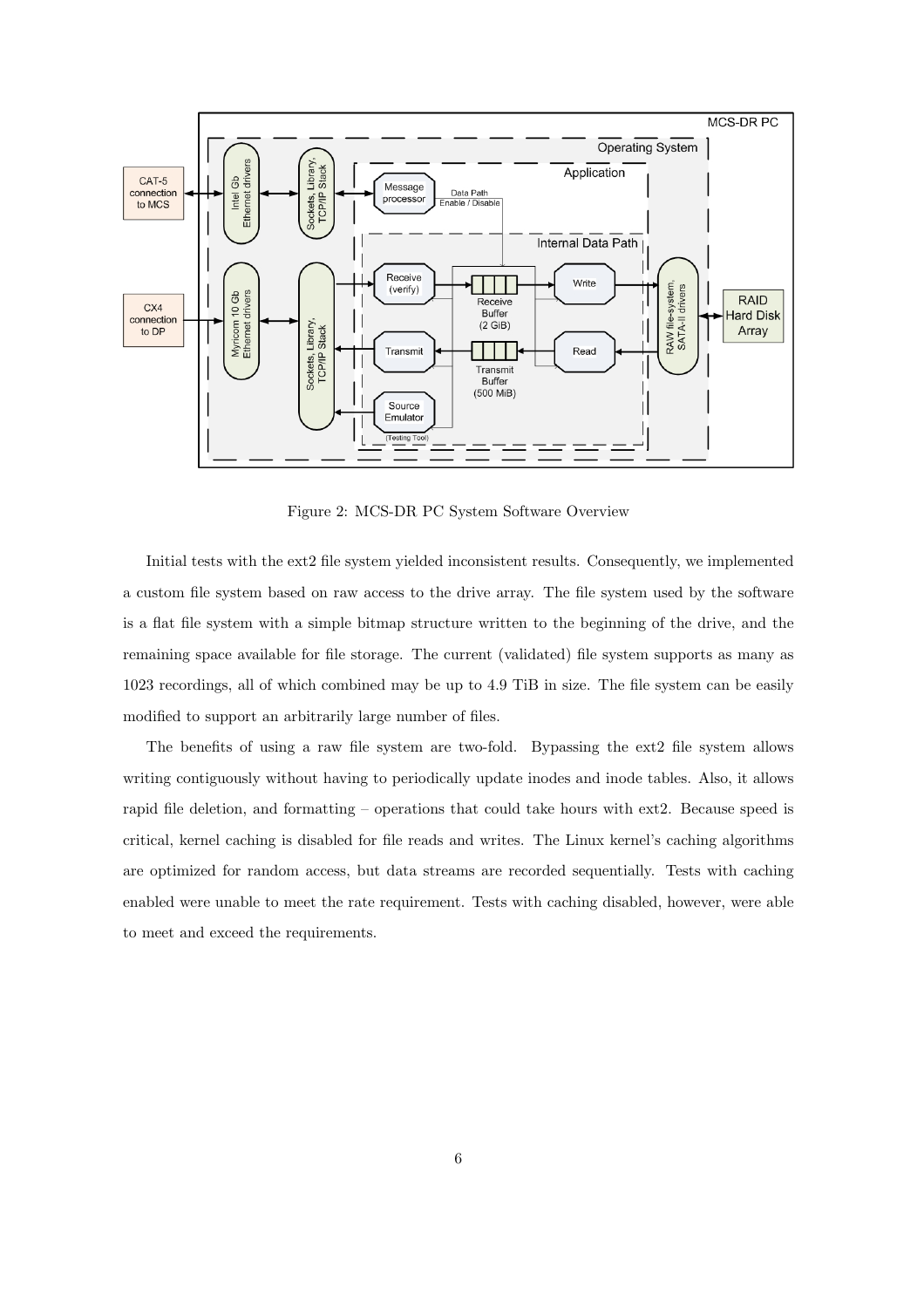#### 2.3 Hardware Considerations

The MCS-DR PC must be capable of recording data streams at a sustained rate of 112 MiB/s with data payload sizes depending on the data source and operational mode. The hardware for the MCS-DR PC was selected such that the speed of all components of the internal data path exceeded this requirement. The only deviation from this is with the hard drives, where the speed requirement is met by having 5 drives in RAID 0 instead of one drive capable of the desired rate.

The Core<sup>TM</sup> i7 series of processors from Intel<sup>®</sup> fit the need for a variety of reasons. In addition to providing four distinct cores, each of which is Hyper-threaded to provide two virtual cores, for a total of eight virtual cores, the i7 does away with traditional bus-based architecture, which allows for high-speed serial communication between the CPU and peripherals. With three independent memory channels operating at 1066 MHz each, the Core<sup>TM</sup> i7 processor fits well with the intended usage profile of the MCS-DR.

The computer chosen for the MCS-DR is the Studio  $XPS^{TM}$  desktop pc from Dell<sup>TM</sup>. Based on the Core<sup>TM</sup> i7-940 processor, with 6 GiB of high speed DDR3 memory, it also offers a built-in eSATA connection, three PCI-E 1x slots, one PCI-E 16x slot, and a 1TB hard drive suitable for containing the operating system and system software. In addition to meeting the hardware requirements, the Studio  $XPS^{TM}$  is cost-effective option starting at around \$750.00 USD, which is on track with the target unit price of around \$2000.00 USD per MCS-DR PC when combined with a low-cost (approx. \$675.00 USD w/ drives) RAID configuration and the Myricom 10 GbE Ethernet adapter (approx. \$495.00 USD).

For storage, the American Media Systems<sup>®</sup> Venus-T5<sup>TM</sup> external SATA-II enclosure was selected. With high-speed stream recording, hard drives, rather than the busses they are attached to, tend to be the bottleneck. Since the Venus- $T5^{TM}$  is capable of supporting five drives, the effective maximum stream rate is multiplied by five for a RAID level 0 configuration. The enclosure was selected because it complies with the SATA-II standard yielding a theoretical maximum transfer rate of 300 MiB/s – well in excess of the requirements of the MCS-DR PC. Initially, the onboard Intel SATA-II eSATA port was to be used to connect the RAID enclosure to the system. However, the controller does not support SATA port-multiplication and thus was unable to make use of all 5 drives in the Venus-T5 enclosure. Fortunately, though, the Venus-T5 ships with a 2-port PCI-E 1x eSATA adapter which supports port-multiplication. Testing confirms that it meets the needs of the MCS-DR.

The final hardware component of the MCS-DR is a 10 GbE adapter from Myricom<sup>®</sup>. Each MCS-DR PC records data from one of the outputs of the station DP. The 10G-PCIE-8A-C+E from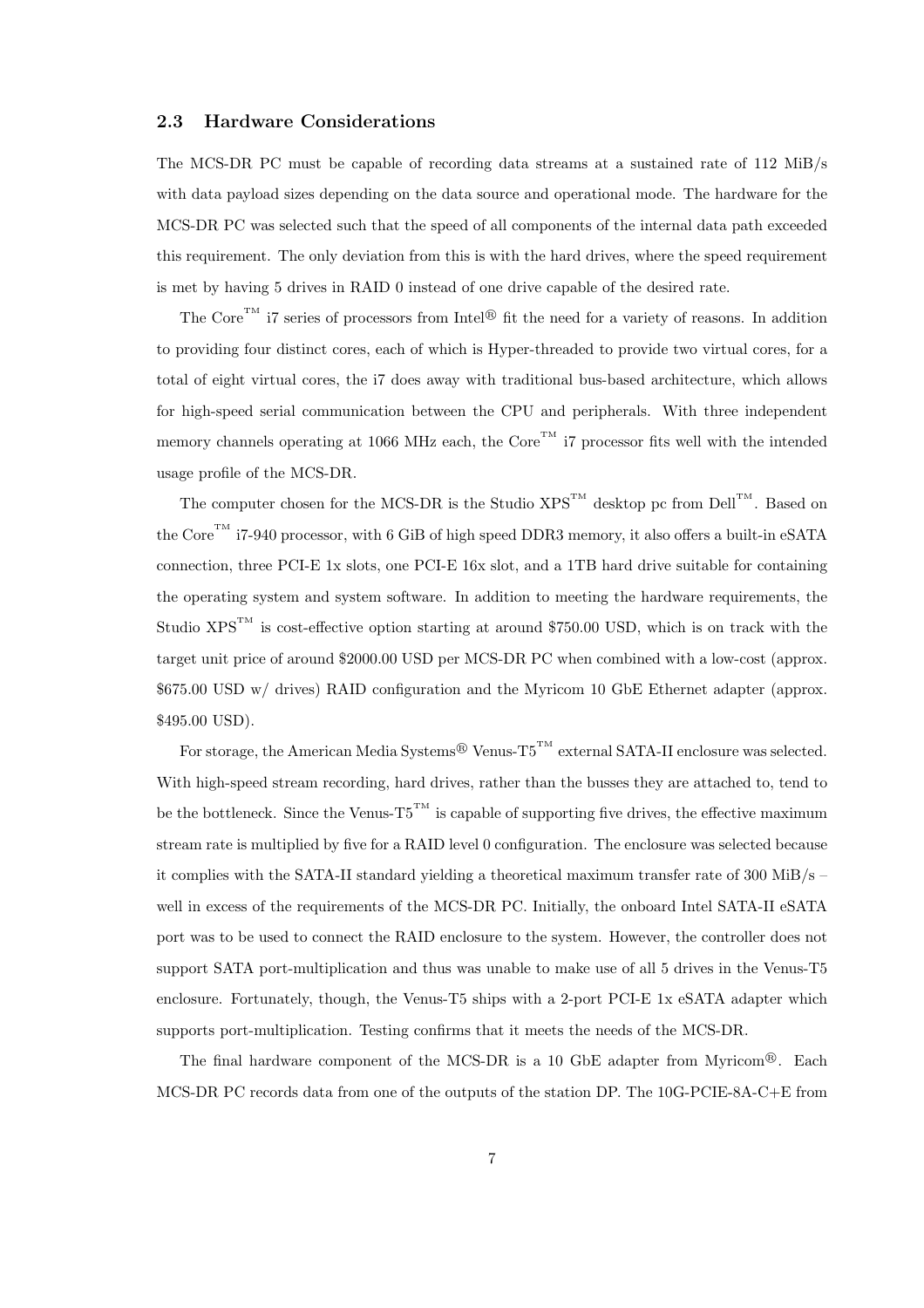Myricom offers 10 Gb/s transfer rates, large receive off-loading, automatic checksum generation, and an open-source API for software interfacing (as well as open-source, Linux-friendly drivers).

#### 2.4 Software Considerations

As a low-cost alternative to available commercial data capture options, it was desired to avoid proprietary technologies and their consequent licensing royalties. As a result, the software of the MCS-DR (including its operating system) is based exclusively on public domain and open source software.

The reception of UDP datagrams and actual recording of UDP datagrams occur in different portions of the MCS-DR PC's data path. The first of these, the "Receive" portion, is responsible for moving data from the network adapter into the application's memory space. At the hardware level, the Ethernet adapter uses  $\text{DMA}^2$  transfers to place packet data into system memory. The act of receiving from the socket copies the data into an intermediate buffer where it is then removed by the "Write" portion of the data path as it writes the data to the hard drive array. Because of the magnitude of the transfer rates involved, efficiency and economic use of the CPU and memory is critical. Consequently, the data is only copied once from the time it arrives in system memory until the time it is written to the hard drives. Tests (See Section 3) have shown that the system supports transferring data this way at data rates exceeding 450 MiB/s, and that the performance bottleneck of the system, as expected, is with the hard drives themselves.

## 3 Testing and Verification

Several key aspects of the prototype system have been characterized, and have been tested to ensure they meet the requirements set forth in the "MCS Subsystem Definition" [1].

#### 3.1 Hard Drive Performance

The draft design of the MCS-DR PC included Seagate's 7200.11 series of 1 TB drives, but problems with meeting the required rates prompted us to use Seagate's SV35.5 series of 1 TB drives instead. With the 7200.11 series drives having a maximum sustained transfer rate of 120 MiB/s, and with five

<sup>2</sup>Direct Memory Access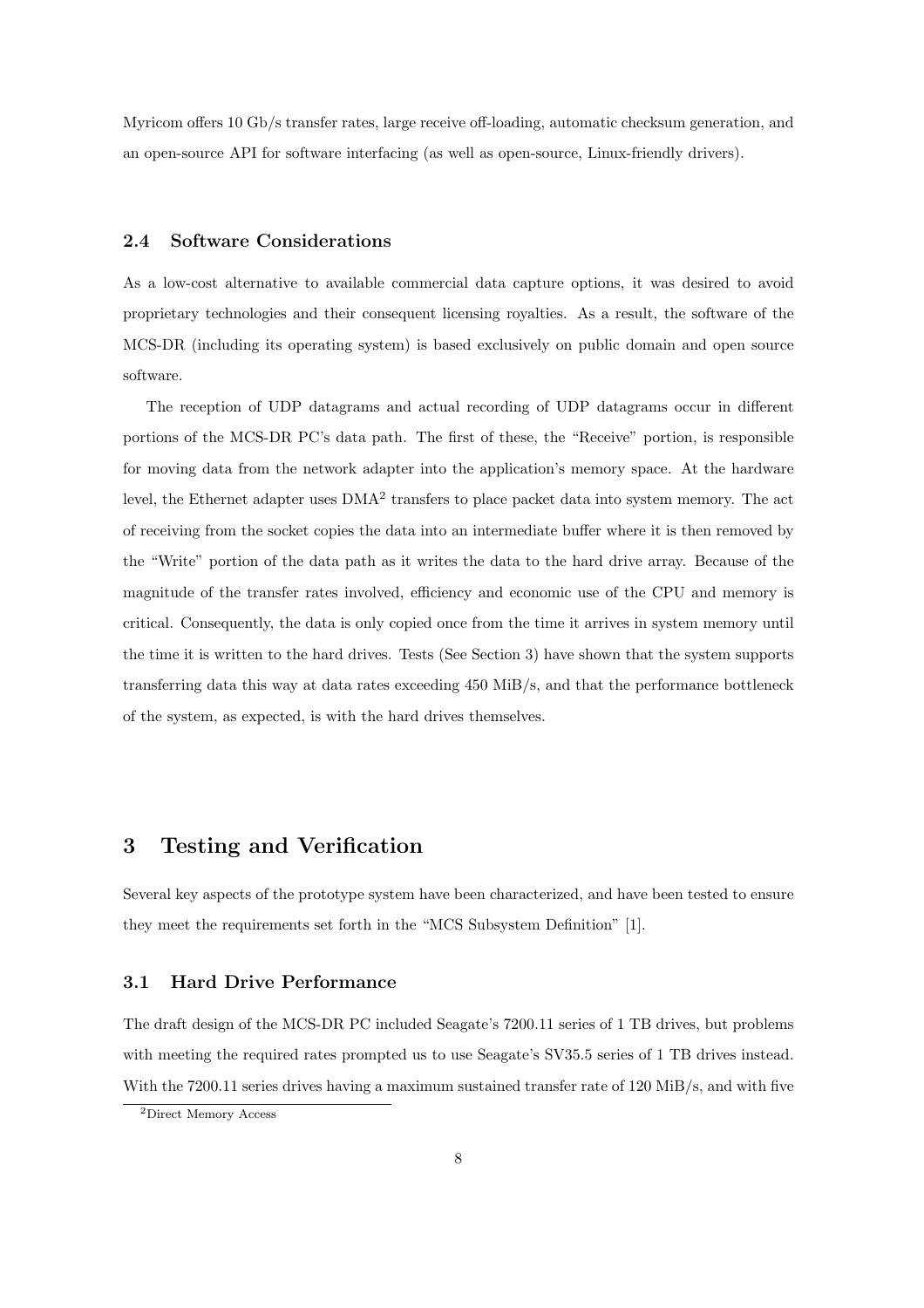drives in a RAID 0 configuration, the limiting factor should have been the SATA-II bus. However this was not the case, and sustained transfer rates for the RAID as a whole were limited to about 120 MiB/s. Most of this loss was due to the way Linux caches writes to the drive, but part was due to the non-optimal factory tuning of the drives' firmware. When testing the SV35.5 series with the same options, the performance was approximately the same. However, more recent tests circumvented kernel cache usage and were able to achieve rates up to 150 MiB/s for several hours. Tests of the 7200.11 series have not yet been performed with this option. However, given the negligible increased cost of the SV35.5 option, we do not plan to consider the 7200.11 series further.

The test itself consisted of opening several files on the RAID array and writing known data that was easily verified afterwards. The blocks of data written to the files consisted of either 3900 bytes or 1008 bytes, the first 8 of which were used as a serial identifier, while the remaining bytes were filled with an 8-bit counter value, increasing by one for each successive byte and rolling over to 0 after 255. Each time the block was written to the file, the serial identifier was incremented by 1 before writing the block again. This test was performed several times for varying durations, and the maximum sustained transfer rate was approximately 120 MiB/s when using the kernel cache for all tests shorter than ten hours. For tests in which the kernel cache was bypassed, a maximum sustained transfer rate has not been established, though tests indicate this number to be at least 150 MiB/s for all tests shorter than 8 hours.

#### 3.2 File System Performance

The MCS-DR uses a software RAID level 0 array with a custom, raw-mode file system. Other file systems were considered before selecting a raw file system. Knowing that the journaling operations of the ext3 file system would require too much overhead, the first choice of file systems was ext2 for simplicity. Initial testing had established that the ext2 file system was capable of meeting the 112 MiB/s requirement, but the need to bypass kernel caching made working with ext2 files difficult. Tests were run with the xfs, fat32<sup>3</sup>, and raw file systems. The xfs test yielded a transfer rate of 75 MiB/s, and the fat32 test resulted in an inconsistent 70 MiB/s, and tests of the raw file system achieved rates of 150 MiB/s.

 ${}^{3}$ It should be noted that the fat32 file system would not have supported the full 5 TiB capacity of the RAID array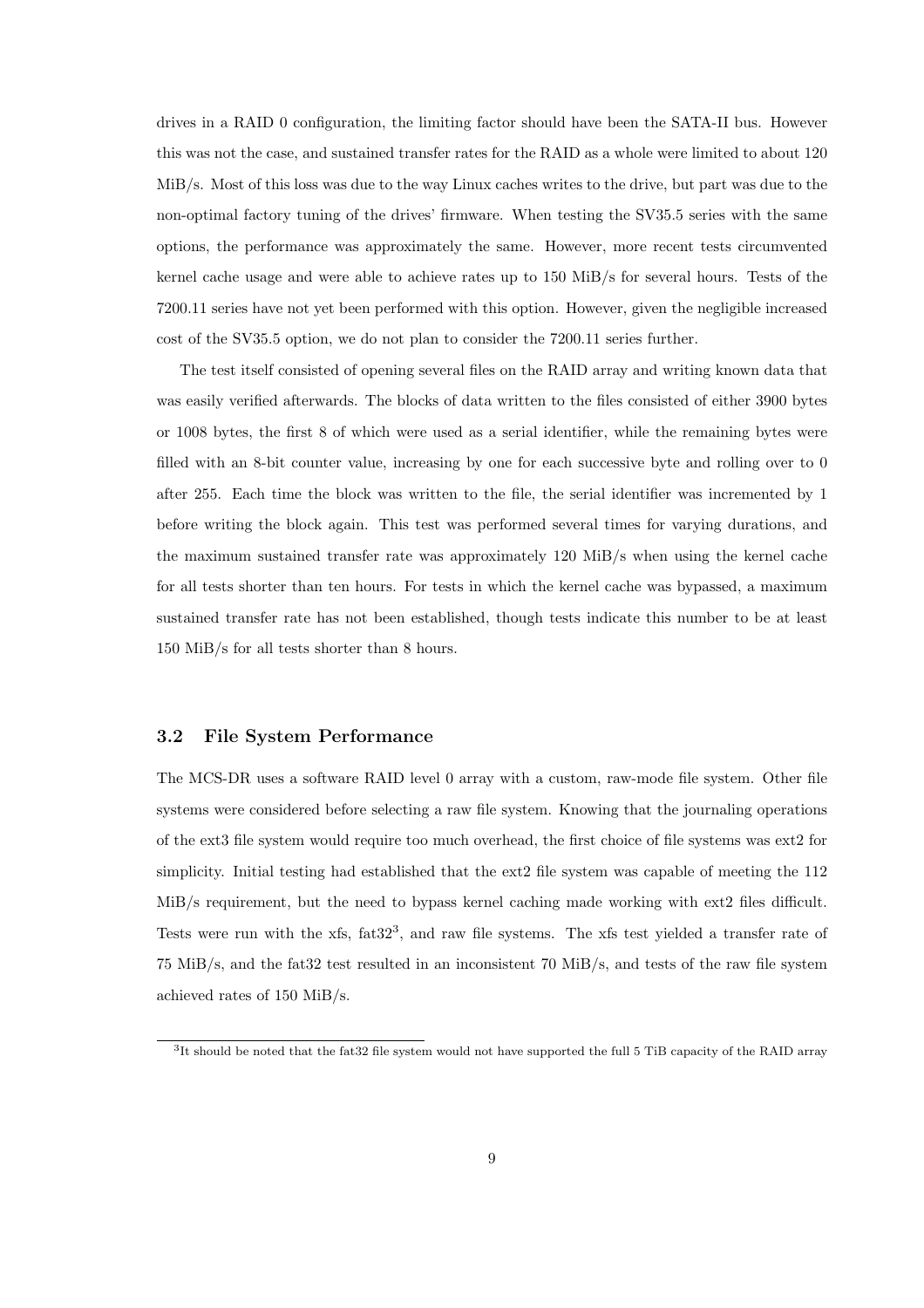#### 3.3 Memory and CPU Testing

The first tests which incorporated socket-based communication aimed at verifying that the CPU and memory could maintain sufficient transfer rates. By creating a socket connection to "localhost", the test was able to send UDP datagrams from one part of the data path and have them received in another. Because the Linux socket library copies the data from application memory into system memory when sending, and from system memory to application memory when receiving, this test effectively measured the maximum transfer rate of the CPU and memory under the same usage pattern as the MCS-DR requires. Like the hard drive benchmarking tests, packets consisting of a serial identifier, and a series of 8-bit counter values were used. In this case, however, the exhaustive checking of the entire packet would have perturbed the results of the test, and only the serial identifier was verified. The noted maximum transfer rate was 465 MiB/s with 500 byte packets. The performance limitation in this scheme comes not from the overall data rate, but rather it exists as a relationship between the size of the packets and the number of packets transfers required per second. With arbitrarily large packets, the limit approaches the maximum memory bandwidth of the system, and as the packets get smaller, the overhead of kernel  $IO\_MMU^4$  calls required to copy the data dominates. Since the minimum packet size of TBN, TBW, and DRX packets is the TBN packet size of 1008 bytes, 500 bytes was arbitrarily chosen as being sufficiently smaller than the packets of interest as to ensure that success of the test would imply that any larger sized packet transfer would also meet the data rate requirements.

#### 3.4 Network Performance

Testing has been performed which verified the network adapter's ability to meet the system requirements. Two sets of tests were performed. The first, preliminary tests of hardware driver and functionality were included as part of the driver package from by Myricom. The included loopback test measures transfer speeds of the network adapter. This test was run for four hours and for ten hours, with the transfer rate approaching 4 Gib/s in both cases. The second set of tests were the duration tests described in the next section. The successes of both series of tests are sufficient to validate the network hardware selection because they utilize all of the hardware components essential to the MCS-DR PC's core functionality.

<sup>4</sup> Input Output Memory Management Unit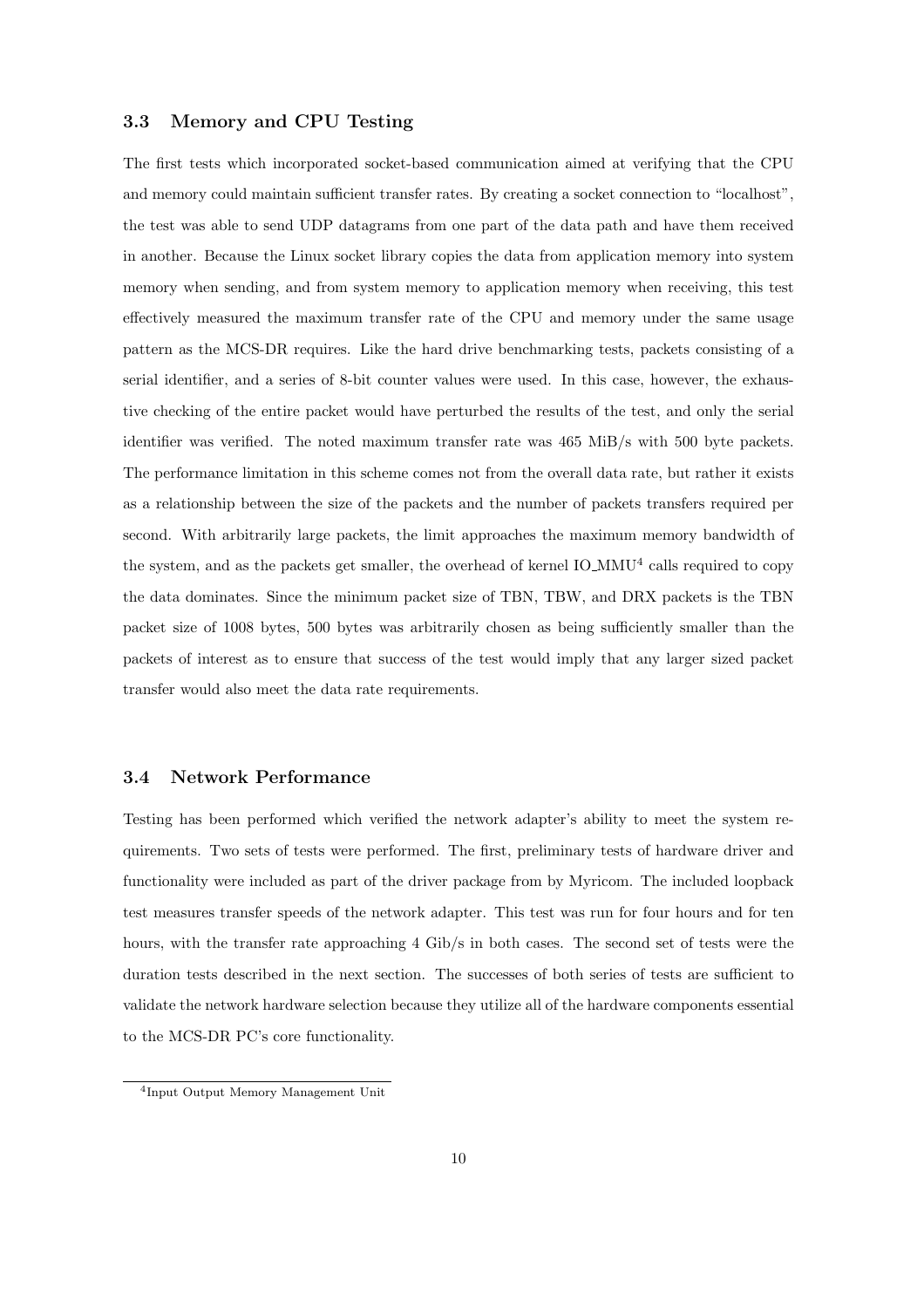#### 3.5 Complete System / Duration Testing

To perform the complete system and duration test, the hardware from a second MCS-DR PC was used to emulate the DP subsystem and provide a stream of data for the MCS-DR PC under test. The duration tests involved streaming data from the emulated DP and having it recorded on an MCS-DR PC. Tests confirmed that the hardware is capable of the required rates. The test was to generate packets with a specific pattern on the emulated DP, transmit them to MCS-DR PC under test, and record the packets to disk. Following the recording part of the test, the recorded file was then checked to confirm that no errors were introduced in the data transfer/storage process. This test used the TBN packet size of 1008 bytes, the first eight of which indicate a serial identifier, and the remaining 1000 bytes were patterned with an 8-bit counter value that rolled over to 0 when it reached 255. For ten hours, packets were transmitted at a data rate of 115 MiB/s, and the resulting recording was successfully verified to match the transmitted pattern.

### 4 Ongoing and Future Efforts

Several tasks still remain to be completed before the MCS-DR will be CDR-ready, though testing so far indicates that no identifiable and significant risk remains. Software changes will likely be a matter of reworking the interface and command set to suit the MCS and other subsystems. Outstanding tasks include:

- ∙ Documentation Tasks
	- MCS-DR ICD and MIB specification
- ∙ Software Tasks
	- MCS Common ICD compliance verification
	- $-$  Application 1<sup>st</sup> "Release" Candidate
	- Source code review and validation
	- Doxygen source code documentation
	- Regression testing
	- Evaluate possibility of USB-bootable image with RAID internal to Studio XPS system
- ∙ Hardware Tasks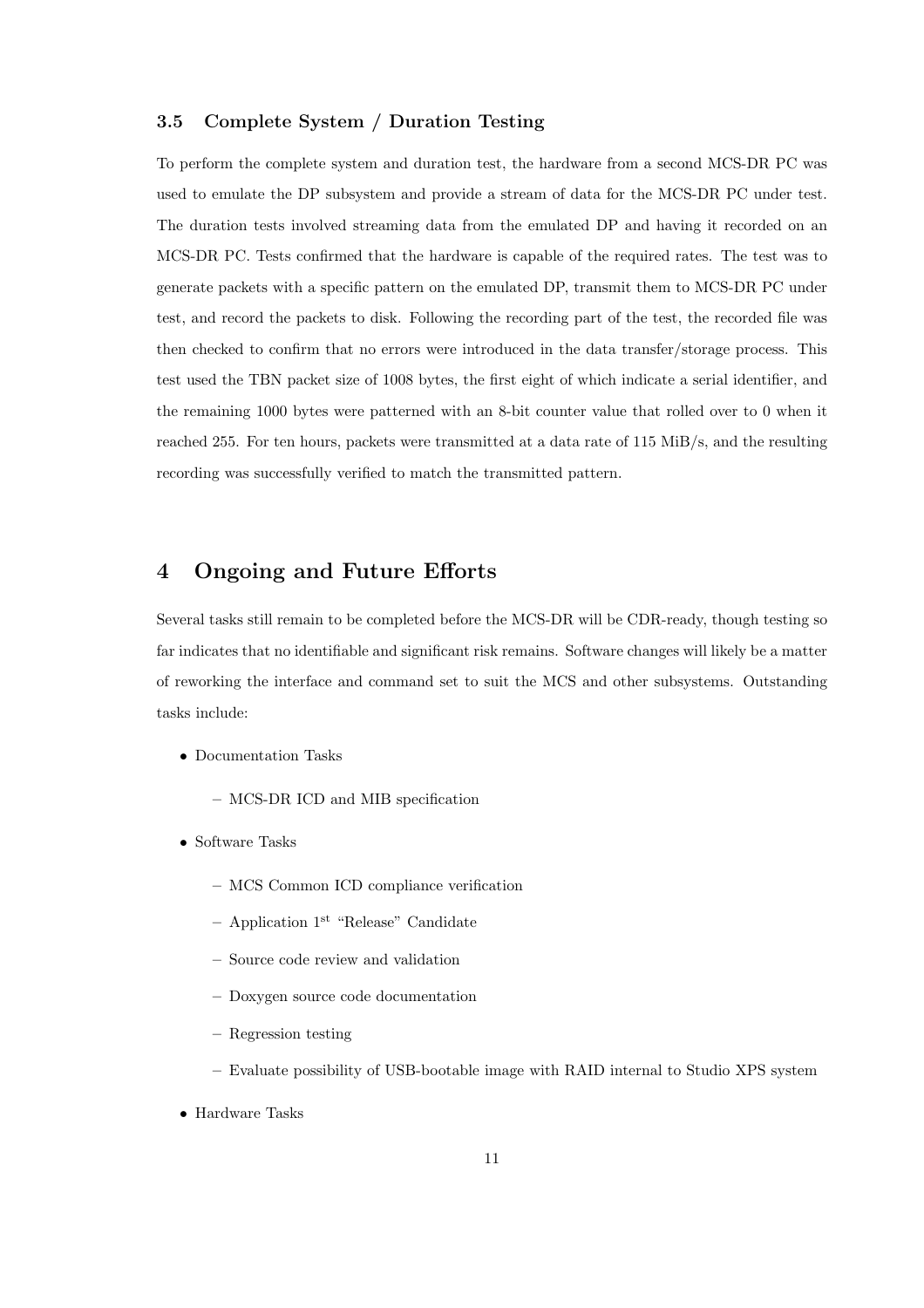- Evaluate/test 1U rack-mount enclosure to replace Venus T5
- Re-testing of 7200.11 series drives but with cache disabled. (time permitting)
- Establish maximum rate sustainable for 2, 4, 6, 8, and 10 hour observations. (time permitting)
- ∙ Candidate Future (Post-CDR or Post-IOC) Development Tasks
	- Linux VFS-compliant file system extension to allow mounting of MCS-DR PC's custom, raw file system.
	- Explore possibility of servicing multiple DP sources from a single MCS-DR PC
	- Compact version of MCS-DR consisting of rack-mountable PC with only internal drives (entire MCS-DR in this form would be very easily transportable and would still provide 2-3 TiB (4-6 hours worst case) of recording)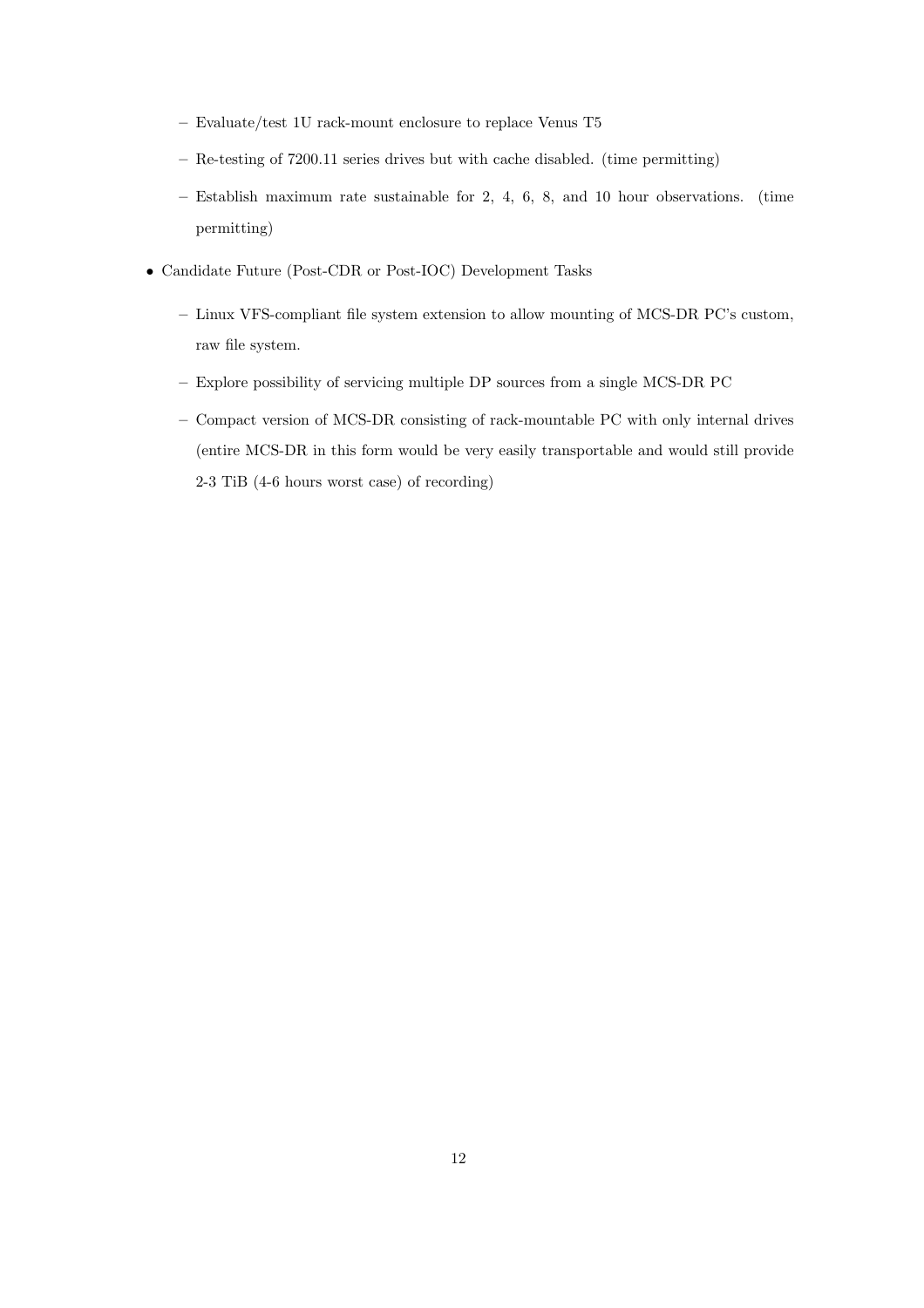# 5 Document History

- ∙ Version 0.4 (Aug 26, 2009):
	- Fourth draft of document.
	- Updated Title, Figures, Ongoing and Future Efforts, Software Brief
	- removed typos
- ∙ Version 0.3 (Aug 26, 2009):
	- Third draft of document.
	- Included discussion of file system changes
	- extraneous content removed
- ∙ Version 0.2 (Aug 23, 2009):
	- Second draft of document with changes in RE: hardware, software, and testing.
- ∙ Version 0.1 (Jul 14, 2009):
	- Initial draft of document.